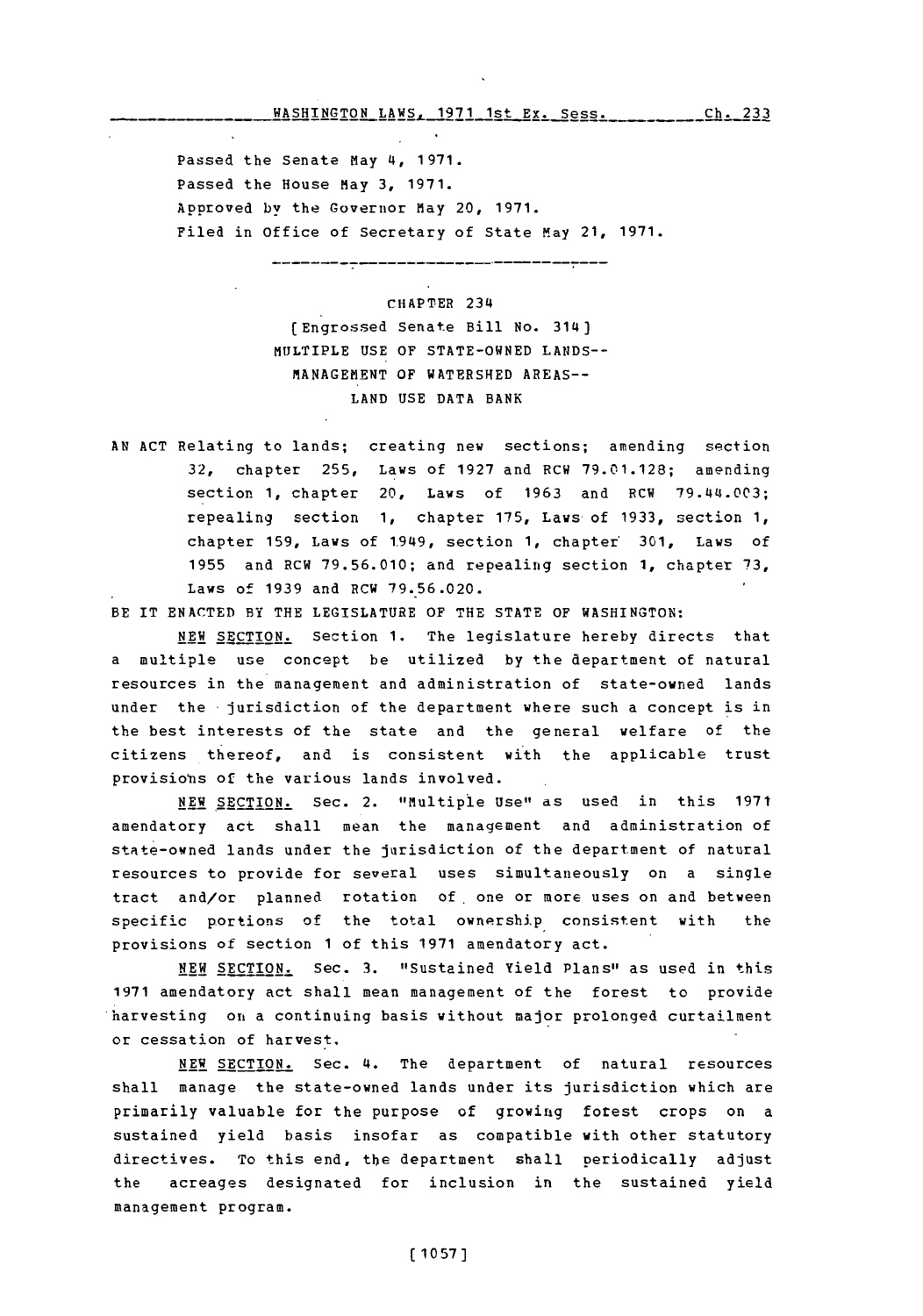## **Ch.** 234 \_\_\_WASHINGTON LAWS, **1971** 1st Ex. Sess. \_\_

**NEW SECTION.** Sec. **5.** Multiple uses additional to and compatible with those basic activities necessary to fulfill the financial obligations of trust management may include but are not limited to:

**(1)** Pecreational areas;

(2) Recreational trails for both vehicular and nonvehicular uses;

- **(3)** Special educational or scientific studies;
- (4I) Experimental programs **by** the various public agencies;
- **(5)** Special events;
- **(6)** Hunting and fishing and other sports activities;
- **(7)** Maintenance of scenic areas;
- **(8)** Maintenance of historical sites;
- **(9)** Municipal or other public watershed protection;
- **(10)** Greenbelt areas;
- **(11)** Public rights of way;
- (12) Other uses or activities **by** public agencies;

If such additional uses are not compatible with the financial obligations in the management of trust land they may be permitted only if there is compensation from such uses satisfying the financial obligations.

NEW **SECTION.** Sec. **6.** For the purpose of providing increased continuity in the management of public lands and of facilitating long range. planning **by** interested agencies, the department of natural resources is authorized to identify and to withdraw from all conflicting uses at such times and for such periods as it shall determine appropriate, limited acreages of public lands under its jurisdiction. Acreages so withdrawn shall be maintained for the benefit of the public and, in particular, of the public schools, colleges and universities, as areas in which may be observed, studied, enjoyed, or otherwise utilized the natural ecological systems thereon, whether such systems be unique or typical to the state of Washington. Nothing herein is intended to or shall modify the department's obligation to manage the land under its jurisdiction in the best interests of the beneficiaries of granted trust lands.

**NEW** SECTION. Sec. **7.** The department of natural resources is hereby authorized to carry out all activities necessary to achieve the purposes of this act, including, but not limited to:

**(1)** Planning, construction and operation of recreational sites, areas, roads and trails, **by** itself or in conjunction with any public agency;

(2) Planning, construction and operation of special facilities for educational, scientific, or experimental purposes **by** itself or in conjunction with any other public or private agency;

**(3)** Improvement of any lands to achieve the purposes of this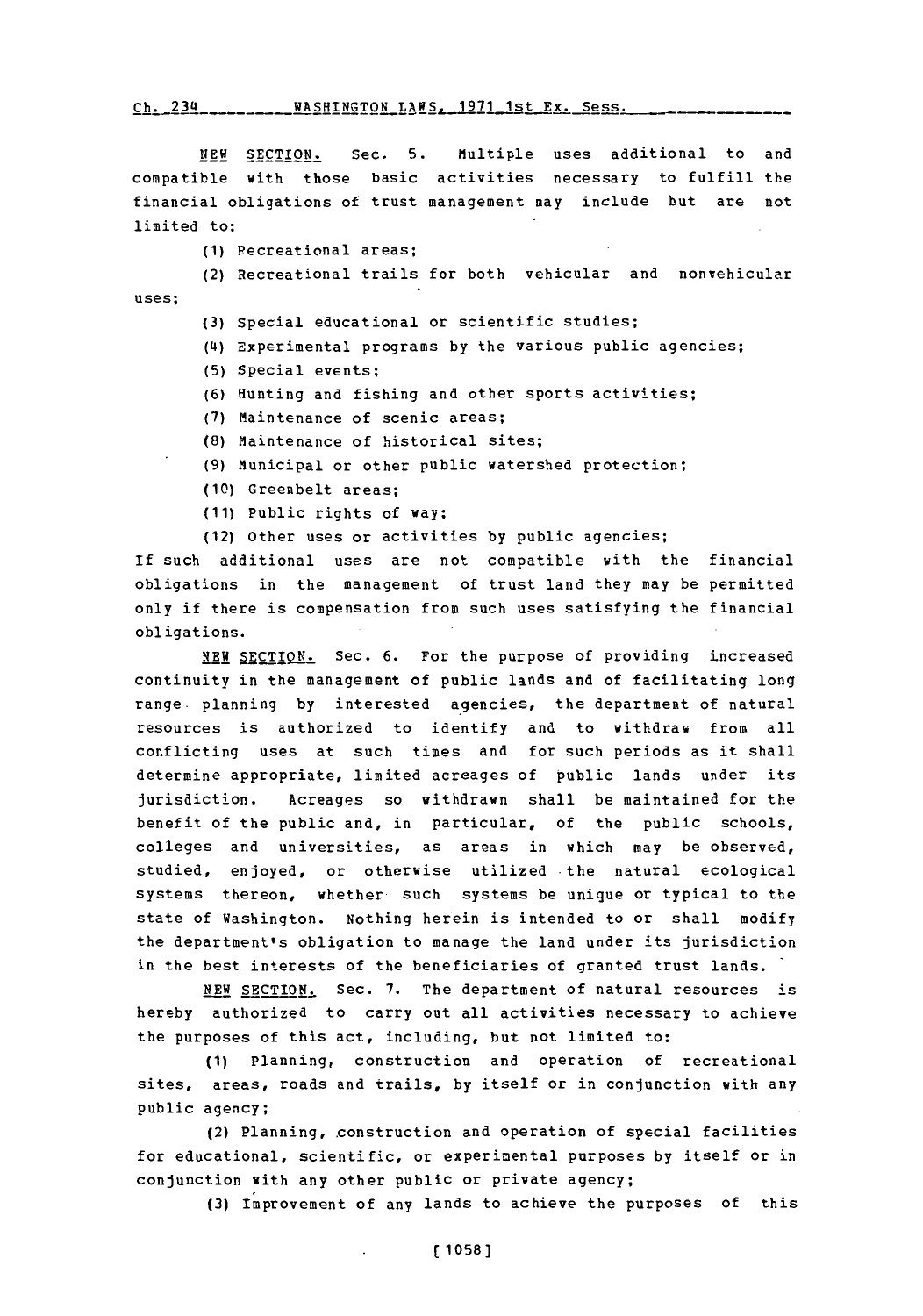**1971** amendatory act;

(4) Cooperation with public and private agencies in the utilization of such lands for watershed purposes;

**(5)** The authority to make such leases, contracts, agreements or other arrangements as are necessary to accomplish the purposes of this **1971** amendatory act: PROVIDED, That nothing herein shall affect any existing requirements for public bidding or auction with private agencies or parties, except that agreements or other arrangements may be made with public schools, colleges, universities, governmental agencies, and nonprofit scientific and educational associations.

**NEW** SECTION. Sec. **8.** The department of na+ural resources shall foster the commercial and recreational use of the aquatic environment for production of food, fibre, income, and public enjoyment from state-owned aquatic lands under its Jurisdiction and from associated waters, and to this end the department may develop and improve production and harvesting of seaweeds and sealife attached to or growing on aquatic land or contained in aquaculture containers, but nothing in .this section shall alter the responsibility of-other state agencies for their normal management of fish, shellfish, game and water.

**NEW** SECTION. Sec. **9.** The department of natural resources may adopt a multiple use land resource allocation plan for all or portions of the lands under its jurisdiction providing for the identification 'and establishment of areas of land **uses** and identifying those uses which are best suited to achieve the purposes of this\* **1971** amendatory act. such plans shall take into consideration the various ecological conditions, elevations, soils, natural features, vegetative cover, climate, geographical location, values, public use potential, accessibility, economic uses, recreational potentials, local and regional land use plans or zones, local, regional,' state and federal comprehensive land use plans or studies, and all other factors necessary to achieve the purposes of this **1971** amendatory act.

**NEW SECTION.** Sec. **10.** The department of natural resources may confer with other public and private agencies to facilitate the formulation of policies and/or plans providing for multiple use concepts.' The department of natural resources is empowered to hold public hearings from time to time to assist in achieving the purposes of this **1971** amendatory act.

Sec. **11.** Section **32,** chapter **255,** Laws, of **1927** and RCW **79.01.128** are each amended to read as follows:

In the management of public lands lying within the limits of An watershed over and throuah 11which is derived the water sujpply **of** any city or town, the department may alter its land management practices to provide water with qualities exceeding standards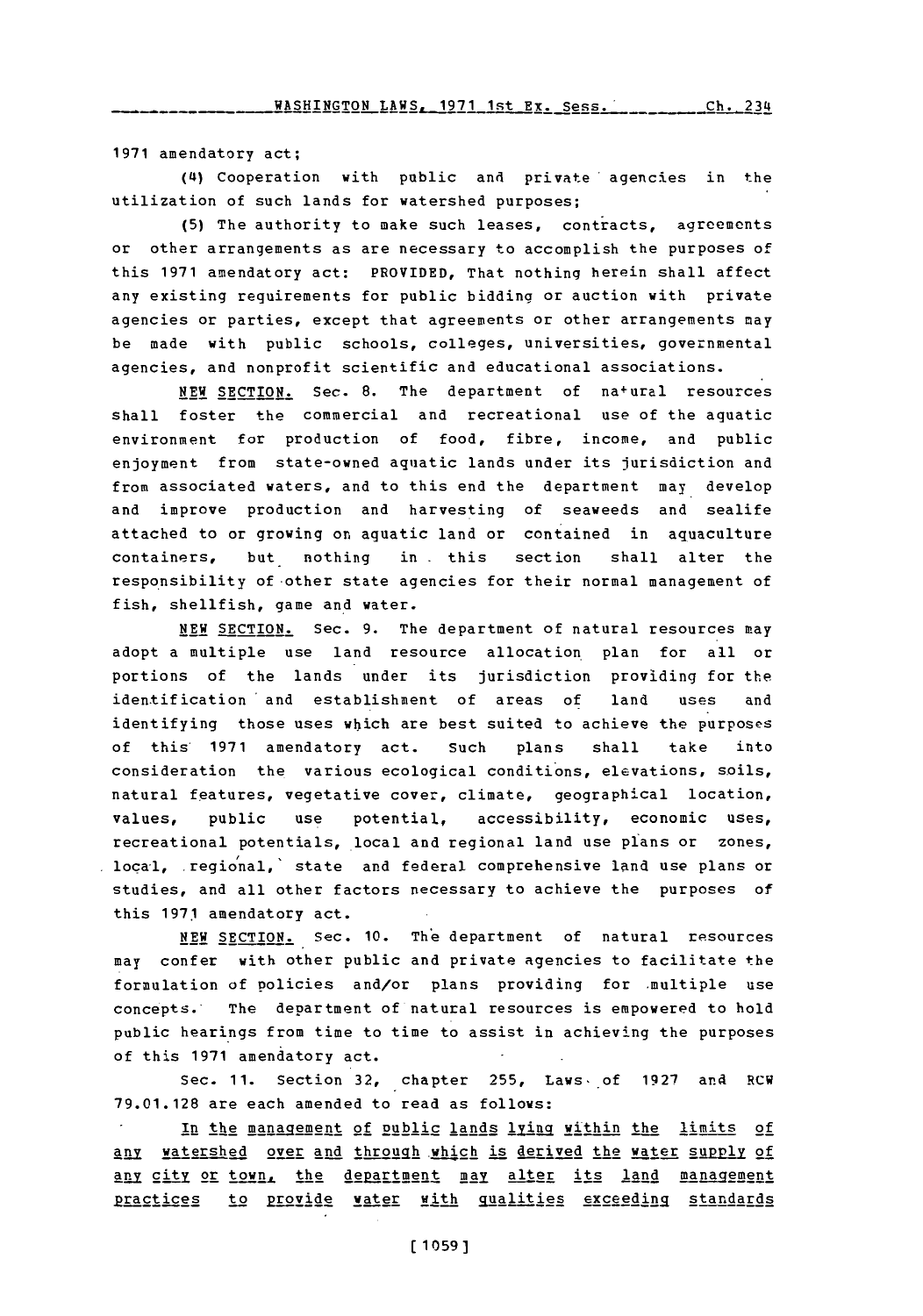Ch. 234 \_\_\_\_\_\_\_\_\_\_\_ WASHINGTON\_LAWS, 1971 1st Ex. Sess.

estabished for intrastate and interstate waters by the department of ecology: PROVIDED, That if such alterations of management by the department reduce revenues from, increase costs of management of, or reduce the market value of public lands the city or town requesting such alterations shall fully compensate the department.

((Whenever any state lands except capitel building lands, tie)) The exclusive manner, notwithstanding any provisions of the law to the contrary, for any city or town to acquire by condemnation ownership or rights in public lands for watershed purposes within the limits of any watershed over or through which is derived the water supply of any city or town ((in this state, and such city or town shall desire to purchase or condemn the same, it may do so, and, in case of purchase, it shall have the right to purchase the land with the timeber, fallen timber, stone, gravel, or other valuable material thereon without a separate appraisement thereof)). Shall he to petition the legislature for such authority. Nothing in this 1971 amendatory act shall be construed to affect any existing rights held by third parties in the lands applied for.

NEW SECTION. Sec. 12. Nothing in this 1971 amendatory act shall be construed to affect or repeal any existing authority or powers of the department of natural resources in the management or administration of the lands under its jurisdiction.

NEW SECTION. Sec. 13. The department of natural resources may comply with county or municipal zoning ordinances, laws, rules or regulations affecting the use of state lands under the jurisdiction of the department of natural resources where such regulations are consistent with the treatment of similar private lands.

Sec. 14. Section 1, chapter 20, Laws of 1963 and RCW 79.44.003 are each amended to read as follows:

As used in this chapter "assessing district" means:

- (1) Incorporated cities and towns:
- (2) Diking districts;
- (3) Drainage districts;
- (4) Port districts;
- (5) Irrigation districts; ((and))
- (6) Water districts:
- 171 Sever districts:
- 181 Counties; and

191 Any municipal corporation or public agency having power to levy local improvement or other assessments which by statute are expressly made applicable to lands of the state.

NEW SECTION. Sec. 15. Nothing in this 1971 amendatory act be construed to affect, amend, or repeal any existing shall withdrawal of public lands for state park or state game purposes. NEW SECTION. Sec. 16. (1) The department of natural